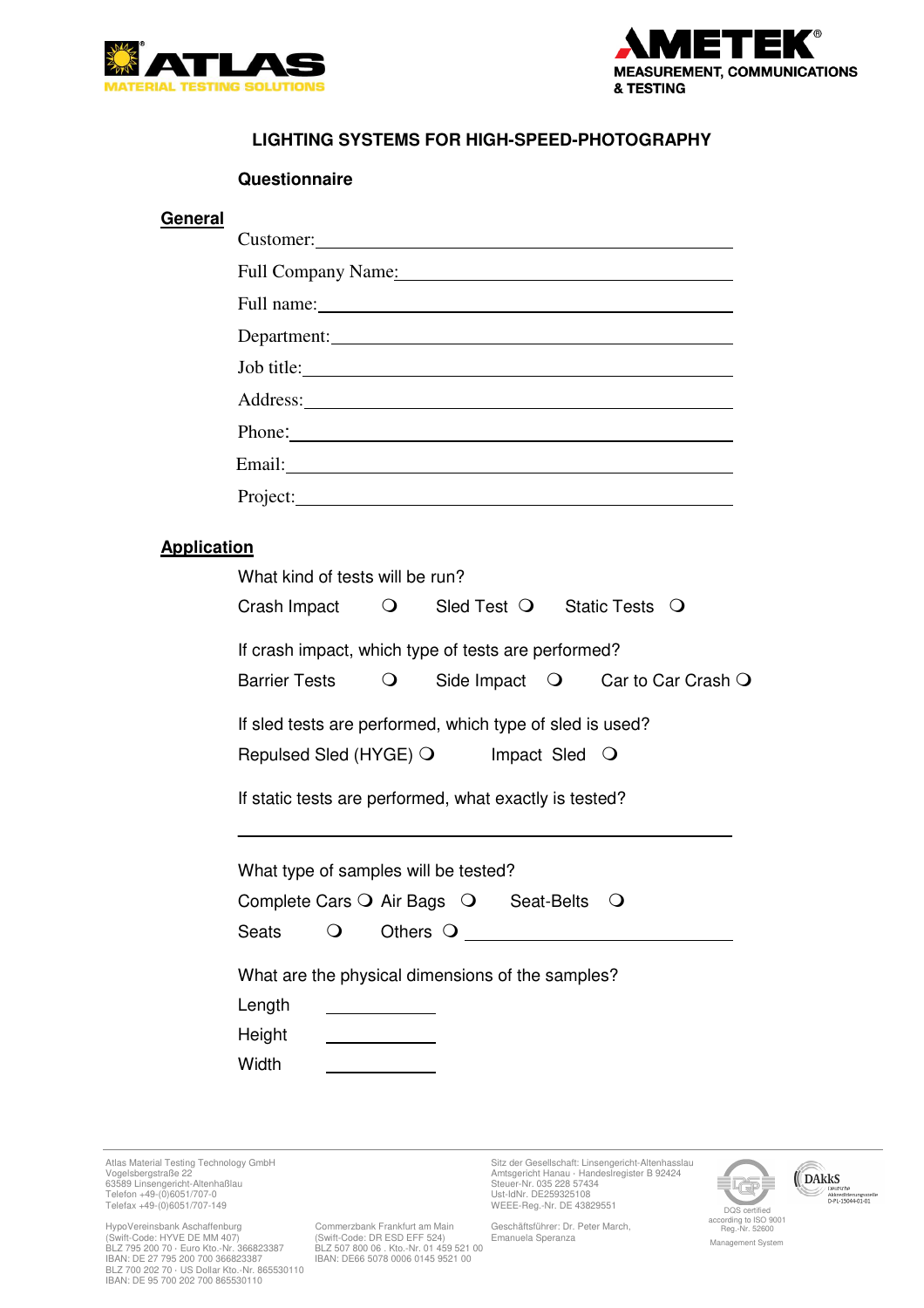



## **Photography**

 $\overline{\phantom{a}}$ 

 $\overline{\phantom{a}}$ 

 $\overline{a}$  $\overline{\phantom{a}}$ 

What type of camera is used?

What type of film is used or do you work digitally?

What shutter angle (K-factor)

will you be using?

What are your expected frame

rates (pictures per second)?

Which F-Stop you are using?

Can you supply a sketch or describe the positions of your cameras?

## **Lighting System**

|                        | What type of lighting system do you need?                                                                                                   |  |             |                                                                |  |                   |          |
|------------------------|---------------------------------------------------------------------------------------------------------------------------------------------|--|-------------|----------------------------------------------------------------|--|-------------------|----------|
|                        |                                                                                                                                             |  |             | $\mathsf{Top}$ Lighting $\mathsf{O}$ Pit Lighting $\mathsf{O}$ |  | On-Board Lighting | $\Omega$ |
|                        | What type of lightsource do you need?                                                                                                       |  |             |                                                                |  |                   |          |
|                        | HMI                                                                                                                                         |  | $O$ LED $O$ |                                                                |  |                   |          |
|                        | What is the size of the event area to be illuminated?                                                                                       |  |             |                                                                |  |                   |          |
|                        |                                                                                                                                             |  |             |                                                                |  |                   |          |
|                        | Height ____________                                                                                                                         |  |             |                                                                |  |                   |          |
|                        | Width $\frac{1}{\sqrt{1-\frac{1}{2}}\cdot\frac{1}{\sqrt{1-\frac{1}{2}}\cdot\frac{1}{2}}\cdot\frac{1}{\sqrt{1-\frac{1}{2}}\cdot\frac{1}{2}}$ |  |             |                                                                |  |                   |          |
| <b>Lighting System</b> |                                                                                                                                             |  |             |                                                                |  |                   |          |
|                        | Are there any ideas regarding the                                                                                                           |  |             |                                                                |  |                   |          |
|                        |                                                                                                                                             |  |             |                                                                |  |                   |          |
|                        | Are there any ideas regarding the                                                                                                           |  |             |                                                                |  |                   |          |
|                        | required homogeneity of illuminance within the event area? $+/ -$ %                                                                         |  |             |                                                                |  |                   |          |
|                        | Do you have any temperature considerations? Yes $\bigcirc$ No $\bigcirc$                                                                    |  |             |                                                                |  |                   |          |
|                        |                                                                                                                                             |  |             |                                                                |  |                   |          |
|                        |                                                                                                                                             |  |             |                                                                |  |                   |          |

63589 Linsengericht-Altenhaßlau<br>Telefon +49-(0)6051/707-0<br>Telefax +49-(0)6051/707-149 UVEEE-Reg.-Nr. DE 43829551

HypoVereinsbank Aschaffenburg (Commerzbank Frankfurt am Main Geschäftsführer: Dr. Peter March, (Swift-Code: HYVE DE MAIN) (Suift-Code: DR ESD EFF 524) Emanuela Speranza<br>(Swift-Code: HYVE DE MM 407) (Suift-Code: DR ESD EFF

Commerzbank Frankfurt am Main

Atlas Material Testing Technology GmbH<br>Sitz der Gesellschaft: Linsengericht-Altenhasslau auch Handeslregister B 92424<br>Vogelsbergstraße 22